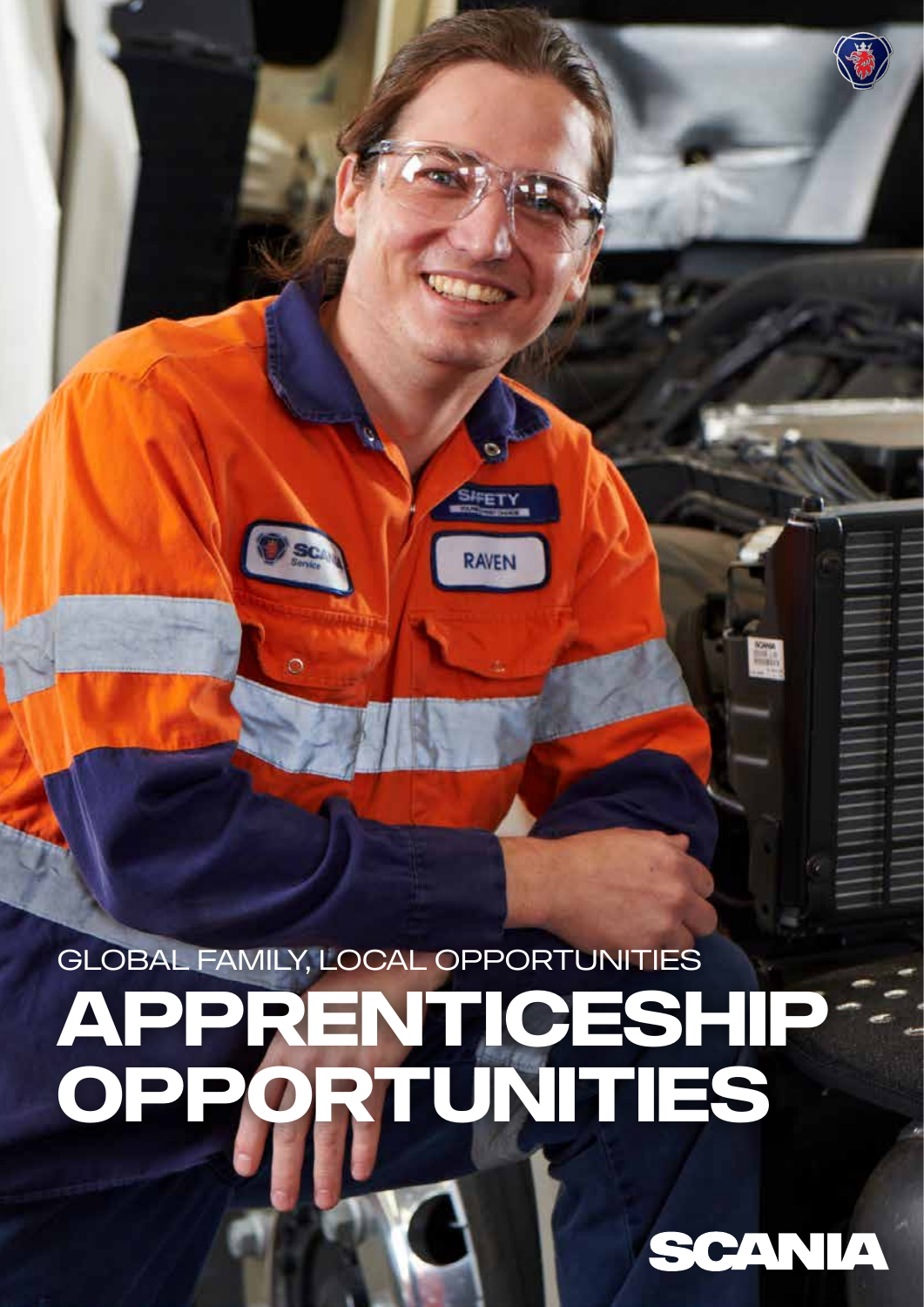An apprenticeship program is one of the best ways to have first class on-the-job training and earn a regular wage. We will give you the chance to work for the Scania Australia and gain a nationally recognised qualification.

### **About Scania**

With over 50,000 employees in 100 countries, Scania is a major supplier of trucks, buses, coaches and engines.

Scania is at the cutting-edge of technology with our focus on digitalisation, autonomous vehicles, electrification and sustainability as we drive the shift towards a sustainable transport system.

**If you want to be fully-prepared for the jobs of tomorrow, join the Scania Apprenticeship Programme to get your career off to a flying start.**





#### **Our Apprenticeships**

We're always on the lookout for skilled employees and an Apprenticeship Program is one of the best ways to have first class on-the-job training and a regular wage.

#### **The Scania Apprenticeship Program comprises:**

- Direct employment at a Scania branch
- Supervised 'on-the-job' training
- 'Off-the-job' training at both the local TAFE & the Scania National Training Centre.
- Certificate III Trade Qualification
- Work with a state-of-the-art product – across multiple industries
- Opportunity to participate in the global Scania Top Team technician competition.

#### **PLUS: Enjoy the benefits of working for a leader in the global heavy-duty transport industry:**

- Learn a trade while earning
- Paid TAFE fees and travel-related expenses
- Supplied uniform and personal protective equipment (PPE)
- Supportive mentoring and coaching from experienced tradespeople
- Access to the Employee Assistance Program.
- Above award wages
- Equal opportunity employer

Scania offers a dynamic and fulfilling work environment. Your unique background, your ideas and your energy will all add to the success of this much-respected brand.

If you are highly motivated and enjoy responsibility, you will thrive at Scania.

#### **Is this you?**

- Mature and responsible attitude
- Good work ethic

• Self-motivated

• Willing to commit to structured training

- Ability to work in a team-based environment
- Willing to learn new skills
- A 'can-do' attitude towards work

If you're ready, we want to hear from you. Email us now at careers@scania.com.au All candidates are required to complete a Skills Assessment as part of the

application process.

### Now is the time to make your mark. Are you ready?